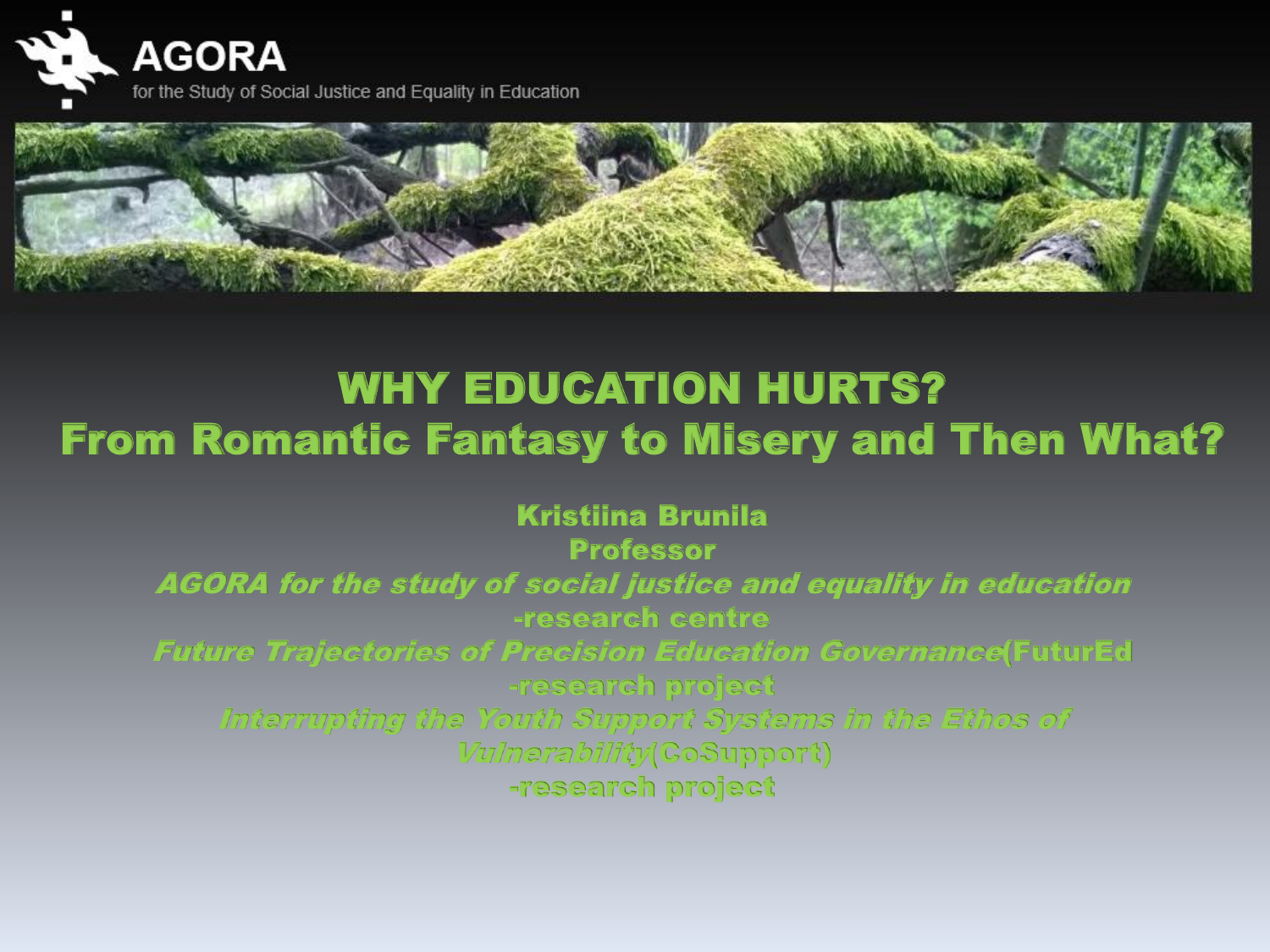### FINLAND HAS ONE OF THE **HIGHEST RANKED SCHOOL** SYSTEMS IN THE WORLD

**FINLAND** 



### Finland has the best schools in the world, again **Miracle of Education**

ᅊ

 $\rightarrow 41$ 

The Principles and Practices of Teaching and Learning in **Finnish Schools** 

### **Miracle of Education**



The Principles and Practices of Teaching and Learning in Finnish Schools (Second Revised Edition)

**Finnish Education** - equal opportunities

**Finland has the Best Education System in the World** 

Why Finland's Education System Is One Of The Best In The World



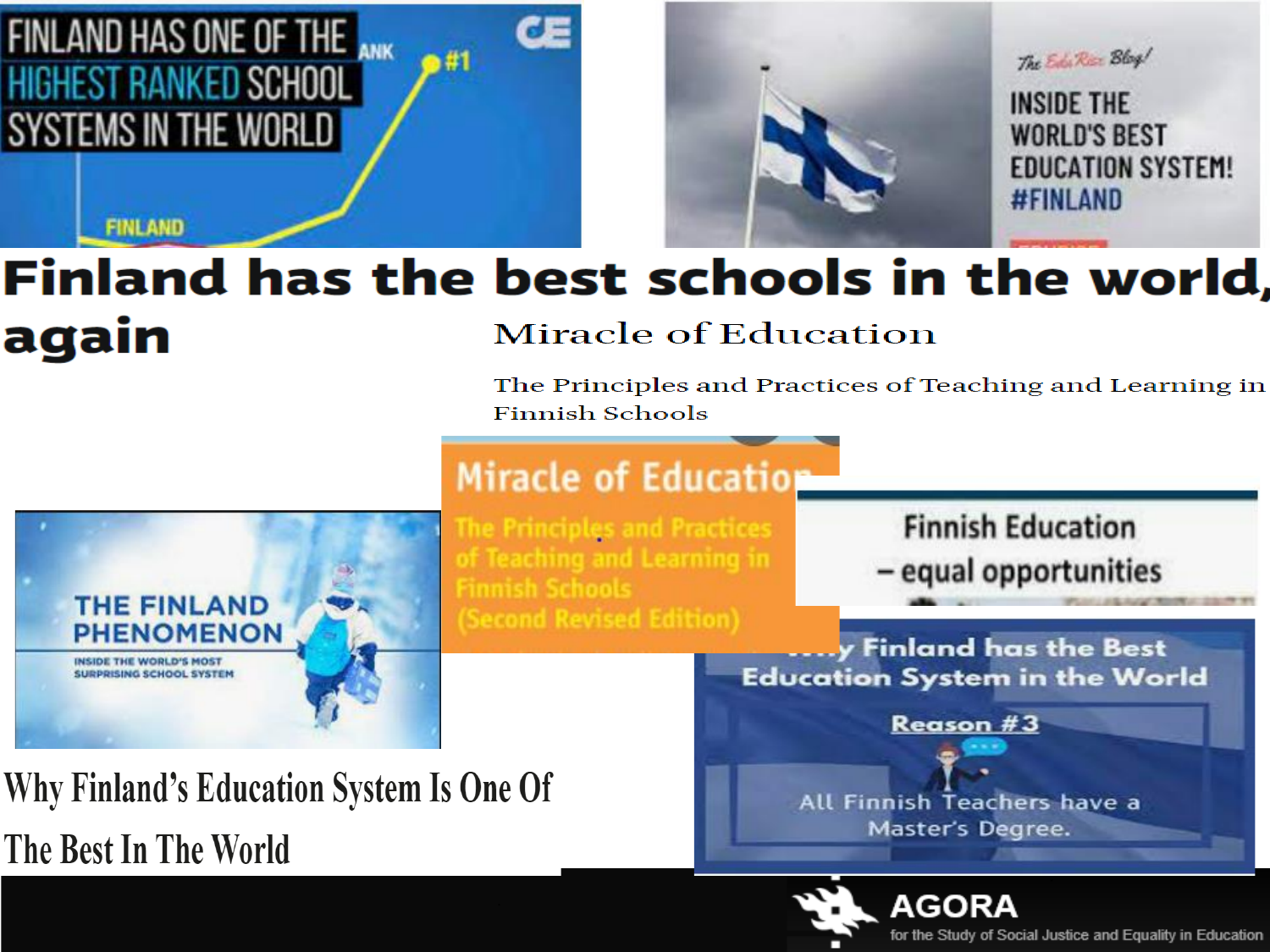# Why education hurts

- **We are losing educationas a public good**
- **We are losing the ideal that education is fair, democratic and for everyone**
- **While education's public discourses have enhanced equality, equity, social justice, human rights and so on, in practice, educational systems have ended up reproducing inequalities**

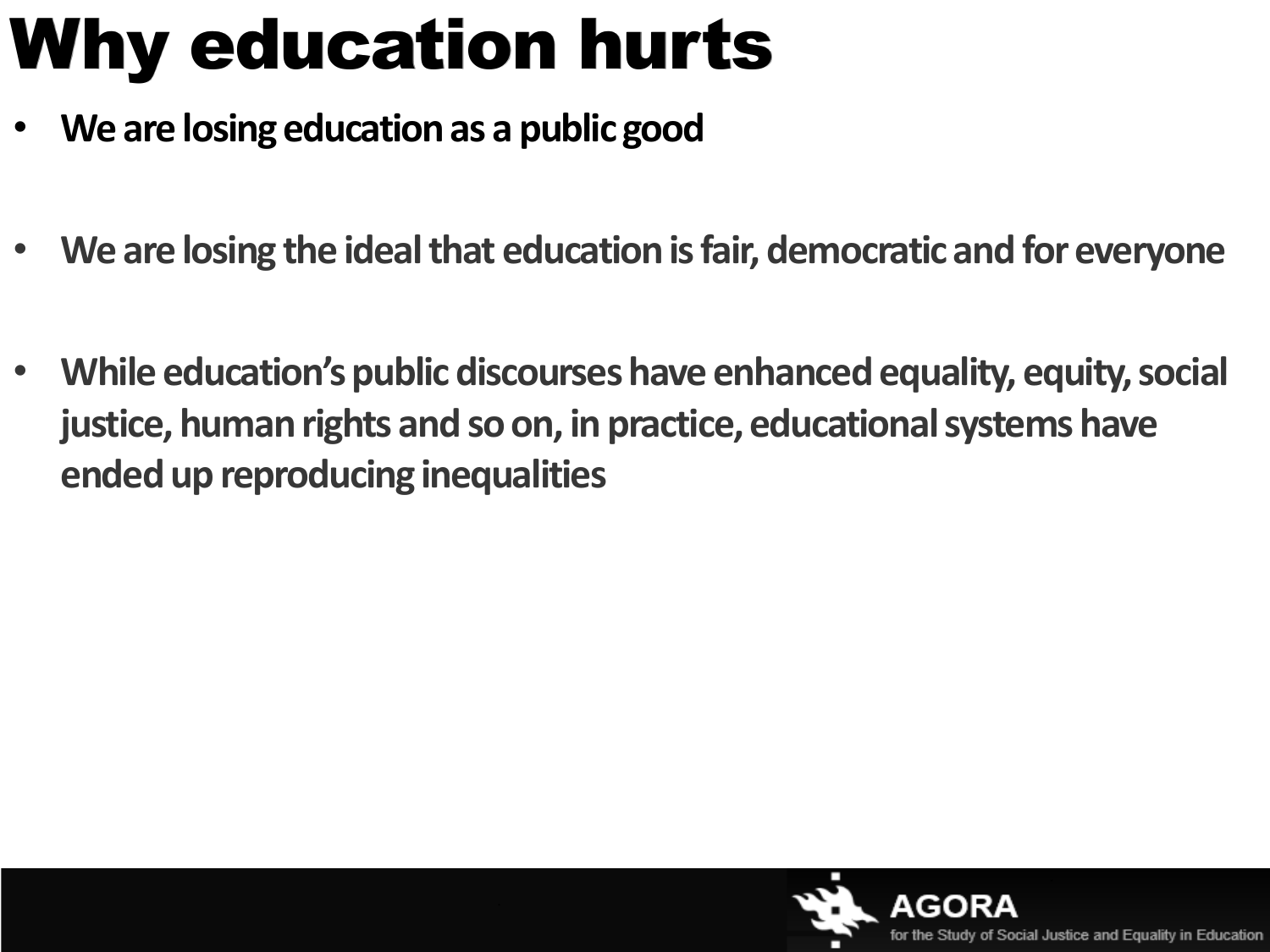## Some of the central hanges in education

- **More nuanced understanding of education might be needed**
- **Whole education system is going through significant changes with substantial outcomes that predict more inequalities**
- **New interests, agendas, sciences and networks are shaping education and setting more pressure on education's future role in a society**
- **Structural and societal issues and inequalities such as racism, exclusion and poverty turn into highly individualized psychoemotional behavioral problems**

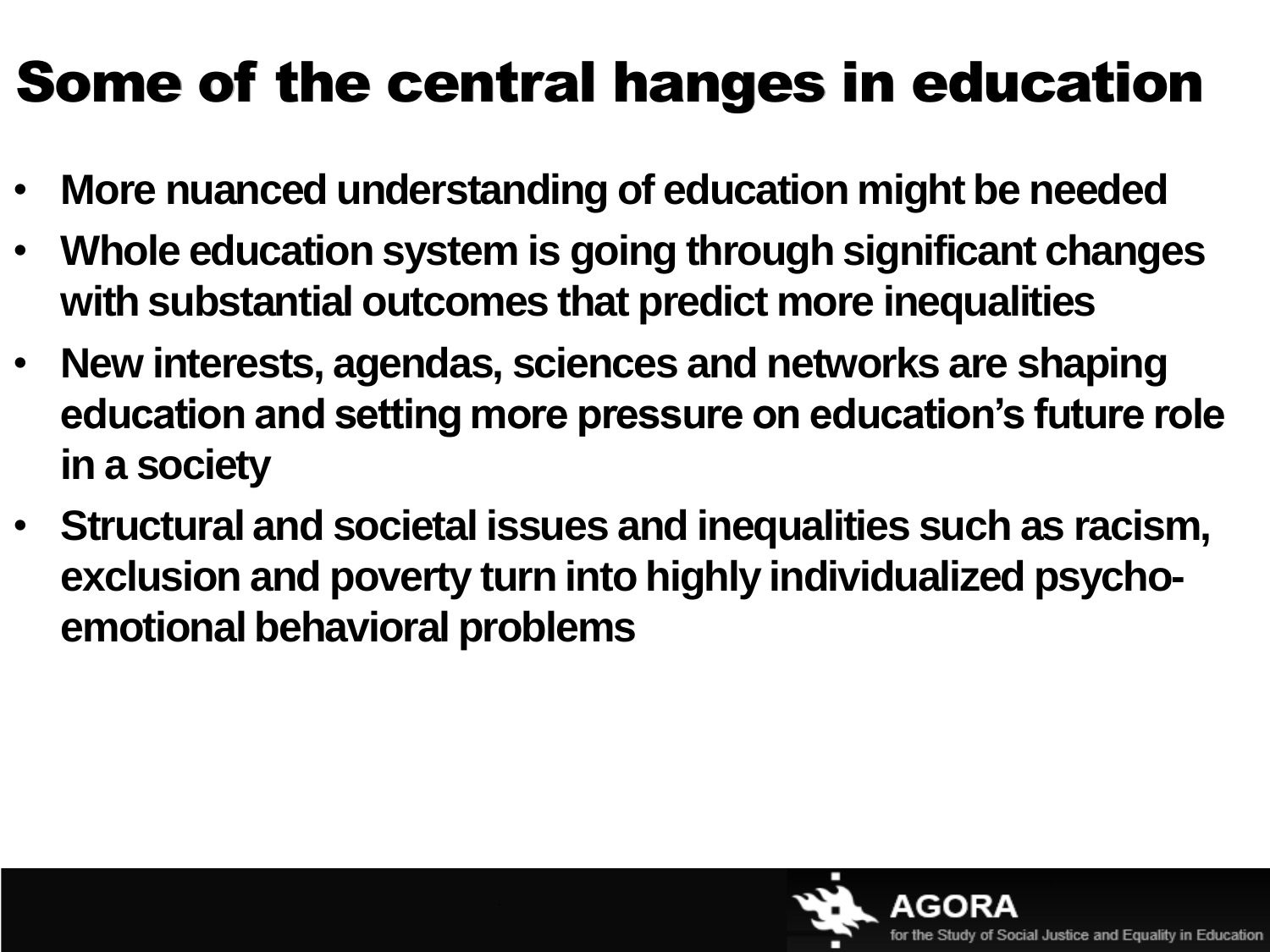## Precision education governance (PEG)

- **PEG is an umbrella concept referring to:**
- **increasingly transnational nature and globalization of education governance (EU, OECD, WTO, World Bank, UNESCO etc.)**
- **emergence of powerful partnerships and agendas influencing education (marketization, privatization, digitalization, datafication, edu-techbusiness)**
- **use of behavioural and life sciences in education to deliberately shape human conduct.**



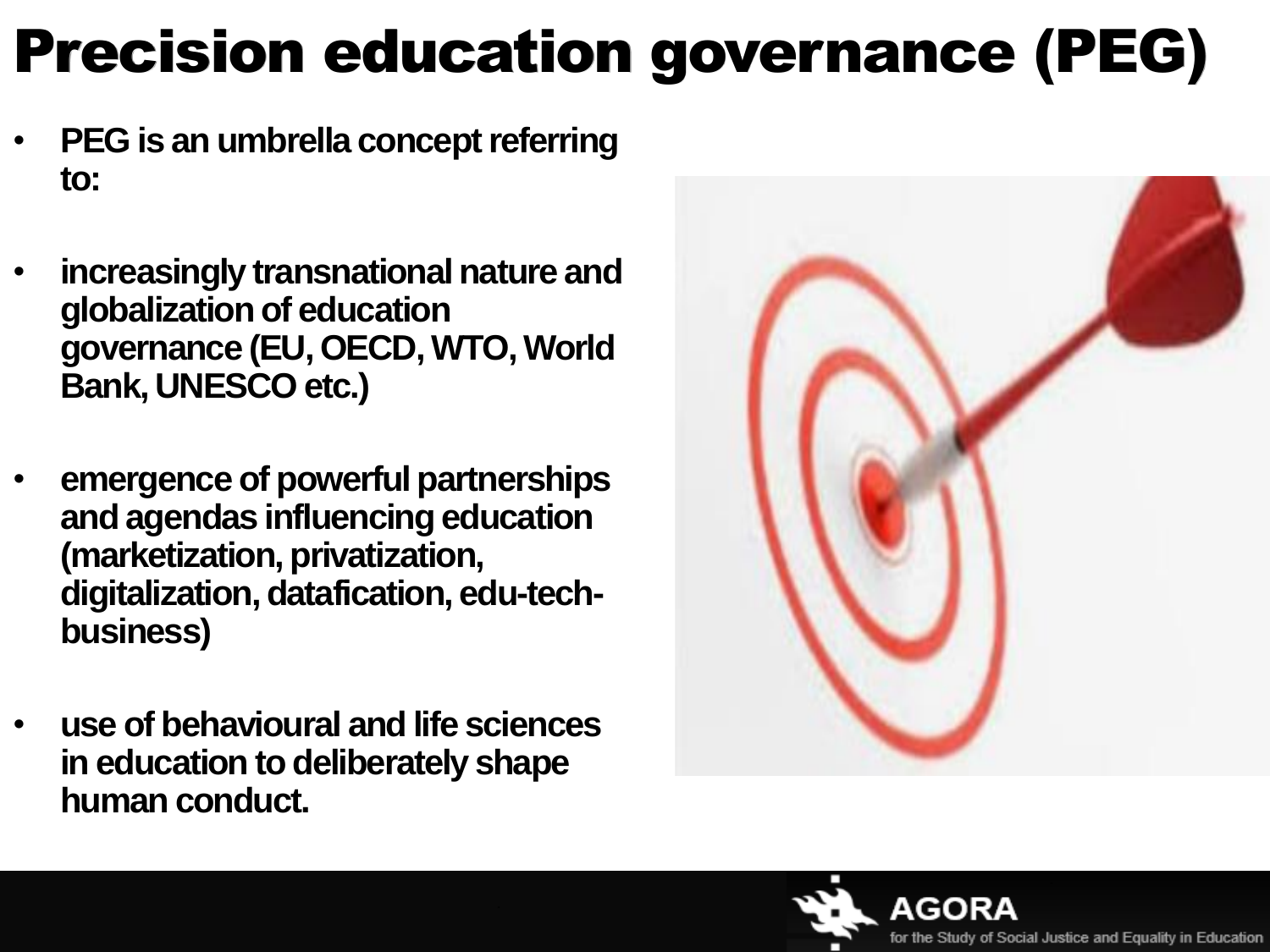

#### Precision Education Initiative: Moving Towards Personalized Education

#### **Precision education**

What could the future of teaching and learning look like?

Advancing the science and practice of precision education to enhance student outcomes



Precision Education in Neurology: The impact of student learning preference on predicting knowledge, skills, and satisfaction by type of learning environment in neurology (P1.055)

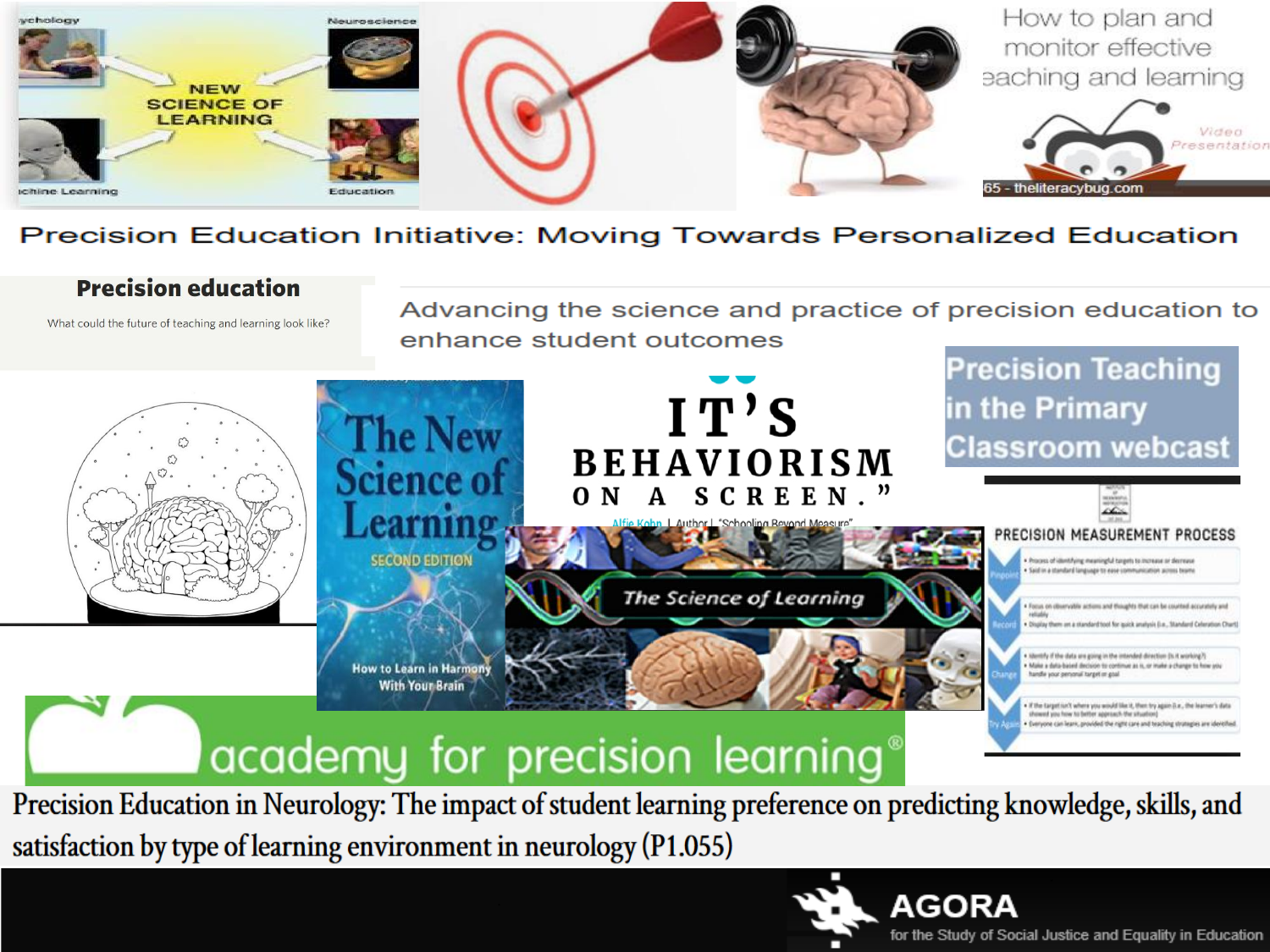



# And then what…

## What do we do with hurt?